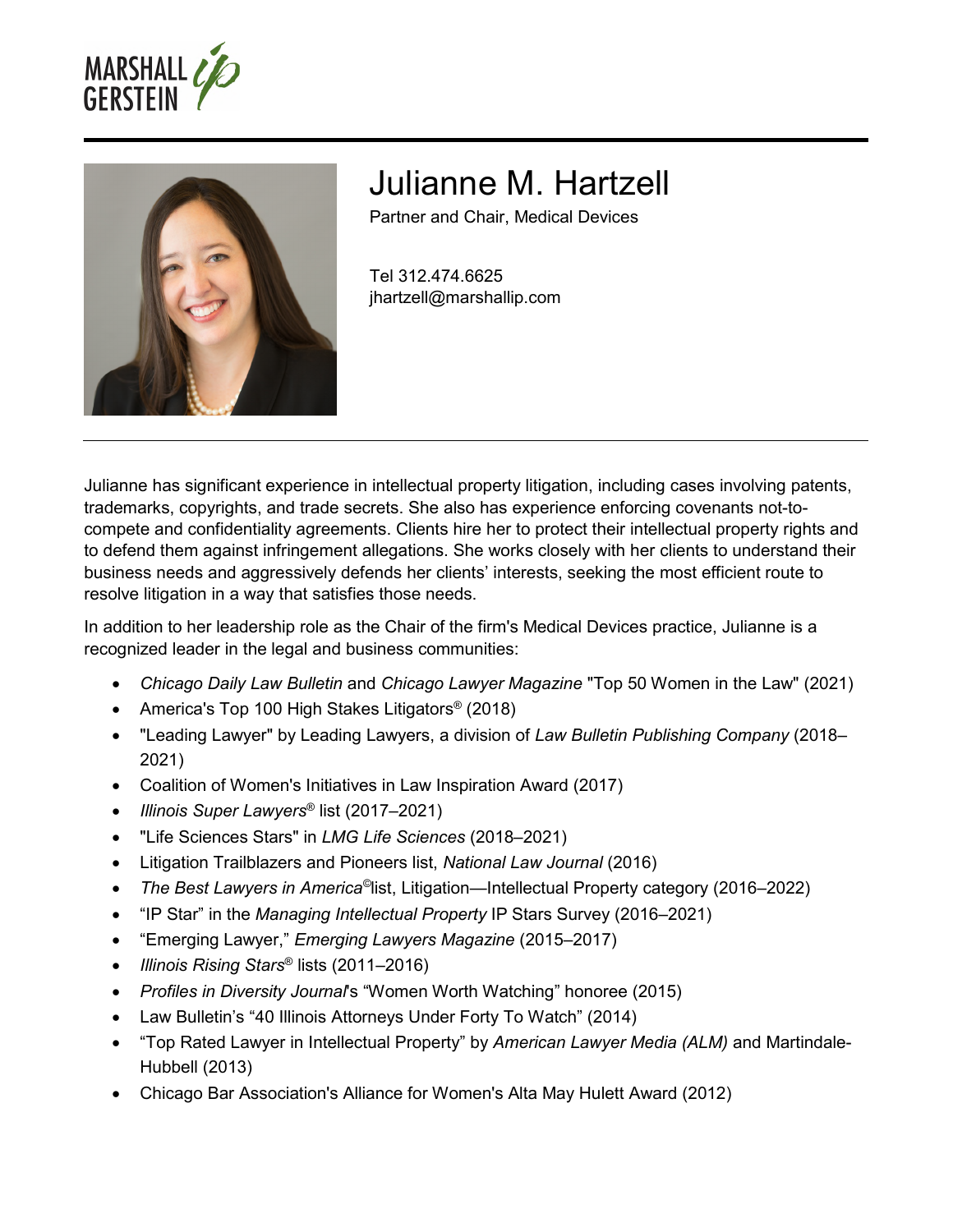

- Martindale-Hubbell<sup>®</sup> AV Preeminent Peer Review Rating
- Fellow of the Litigation Counsel of America



# **Practices**

- IP Litigation
- ITC 337 Investigations
- Copyrights
- Trade Secrets
- **Trademarks**
- Design Patents

# **Industries**

- 3D Printing
- Automotive & Transportation
- Consumer Products
- Medical Devices
- Pharmaceutical
- Internet & Cyberlaw
- Industrial & Mechanical Technologies

# **Representative Experience**

- Secured grant of summary judgment that patent claims were invalid because the patent specification lacked sufficient written description of the claimed invention.
- Obtained multi-million dollar judgment for trademark and copyright infringement as well as unfair competition and deceptive trade practices from an online retailer selling counterfeit goods.
- Obtained jury verdict in favor of defendant on more than 100 trademark and copyright infringement claims brought against a manufacturer.
- Reached early resolution on behalf of medical device company accused of patent infringement.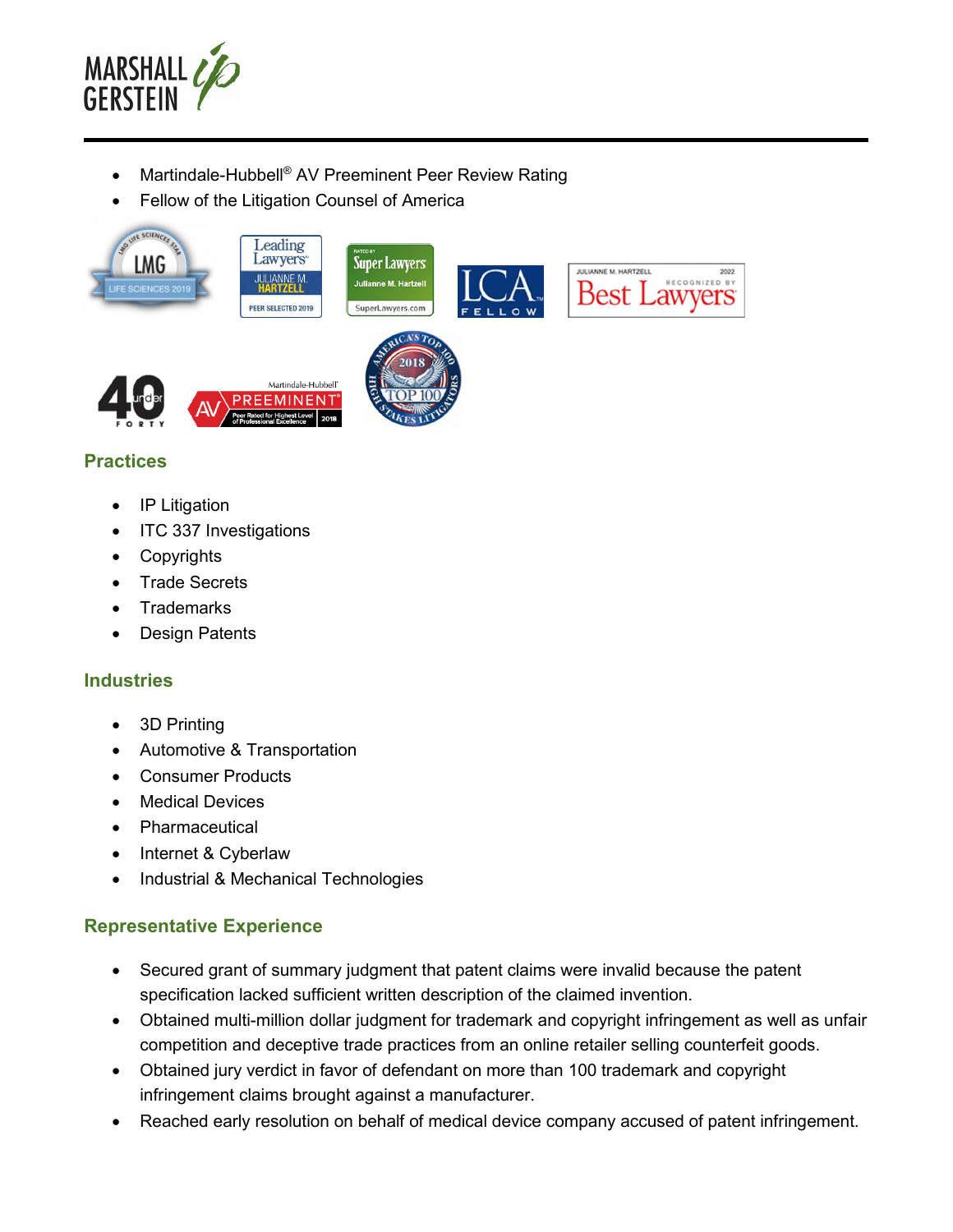

- Secured non-infringement jury verdict for photographer after successful trial defense against allegations of copyright infringement.
- Won a multi-million dollar settlement from the world's largest manufacturer of silicone devices used in reconstructive surgery in a patent infringement claim against the inventor of a revolutionary new device.
- Successfully defended three of the nation's largest internet retailers, with combined annual revenues in excess of \$10 billion, against the alleged infringement of early e-commerce patents for electronic shopping carts and HTTP methods.

# **Background and Credentials**

Julianne brings strong experience as a litigator protecting her clients' intellectual property rights and defending those accused of infringement. She has been lead counsel in numerous intellectual property disputes, including copyright and trademark jury trials. She is also a registered patent attorney.

Julianne earned her J.D. from The University of Michigan Law School. As a student, she also interned for the Wayne County Prosecutor's Office, where she received valuable courtroom experience.

She obtained her B.S. in mechanical and biomedical engineering from Duke University. As an undergraduate, she interned with Procter & Gamble and Visteon (then a division of Ford Motor Company), and also worked as a research assistant focusing on MRI imaging technology and failure analysis.

# **Education**

- University of Michigan Law School (J.D.)
- Duke University (B.S.)
	- o Mechanical and Biomedical Engineering

#### **Bar Admissions**

- **•** Illinois
- U.S. Patent and Trademark Office
- U.S. Supreme Court
- U.S. Court of Appeals, Federal Circuit
- U.S. District Court, Central District of Illinois
- U.S. District Court, Northern District of Illinois
- U.S. District Court, Western District of Wisconsin
- U.S. District Court, Eastern District of Wisconsin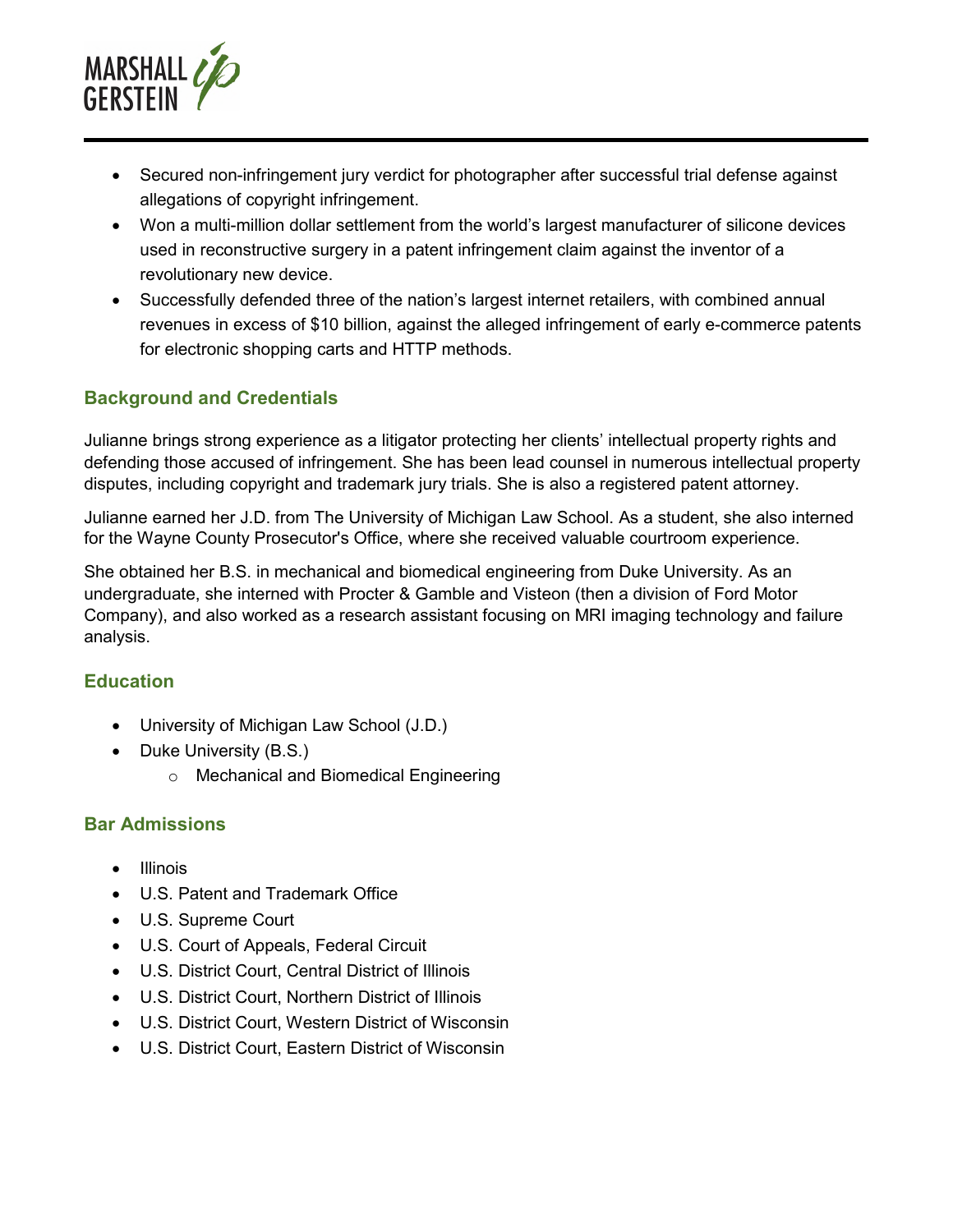

# **Publications and Presentations**

December 7, 2021 **"PTAB Fireside Chat"**  *IPLAC 2021 Annual IP Symposium: Perspectives from the Judges and Inside Counsel* 

December 1, 2021 **"Enforcing IP Rights on Amazon and Other Platforms"**  *Intellectual Property Owners Association Webinar* 

October 27, 2021 **"The Firsts – Trailblazing Women in Law & Policy"**  *ChIPs Tenth Annual Global Summit* 

January 27, 2021 **"Taking Your Review Feedback into a New Year"**  *ChiWIP Professional Development Webinar* 

December 2019/January 2020 Issue **"Mobility Allowance"**  *Intellectual Property Magazine* 

October 30, 2018 **"Navigating the RFP Process: How to Get Invited to the Party and More"** 

July 25, 2018 **"'The Forgotten Pleading' Serves as Guide to Determining Best Defense"**  *Chicago Daily Law Bulletin* 

July 13, 2018 **"Big Patent Paydays Remain Tough With \$140M Fed. Circ. Ax" (featured quotes)**  *Law360* 

May 2, 2018 **3D Printing Roundtable** 

April 26, 2018 **"Shadur's Crusade Against Misdirected Affirmative Defenses Still Has Merit"**  *Chicago Daily Law Bulletin*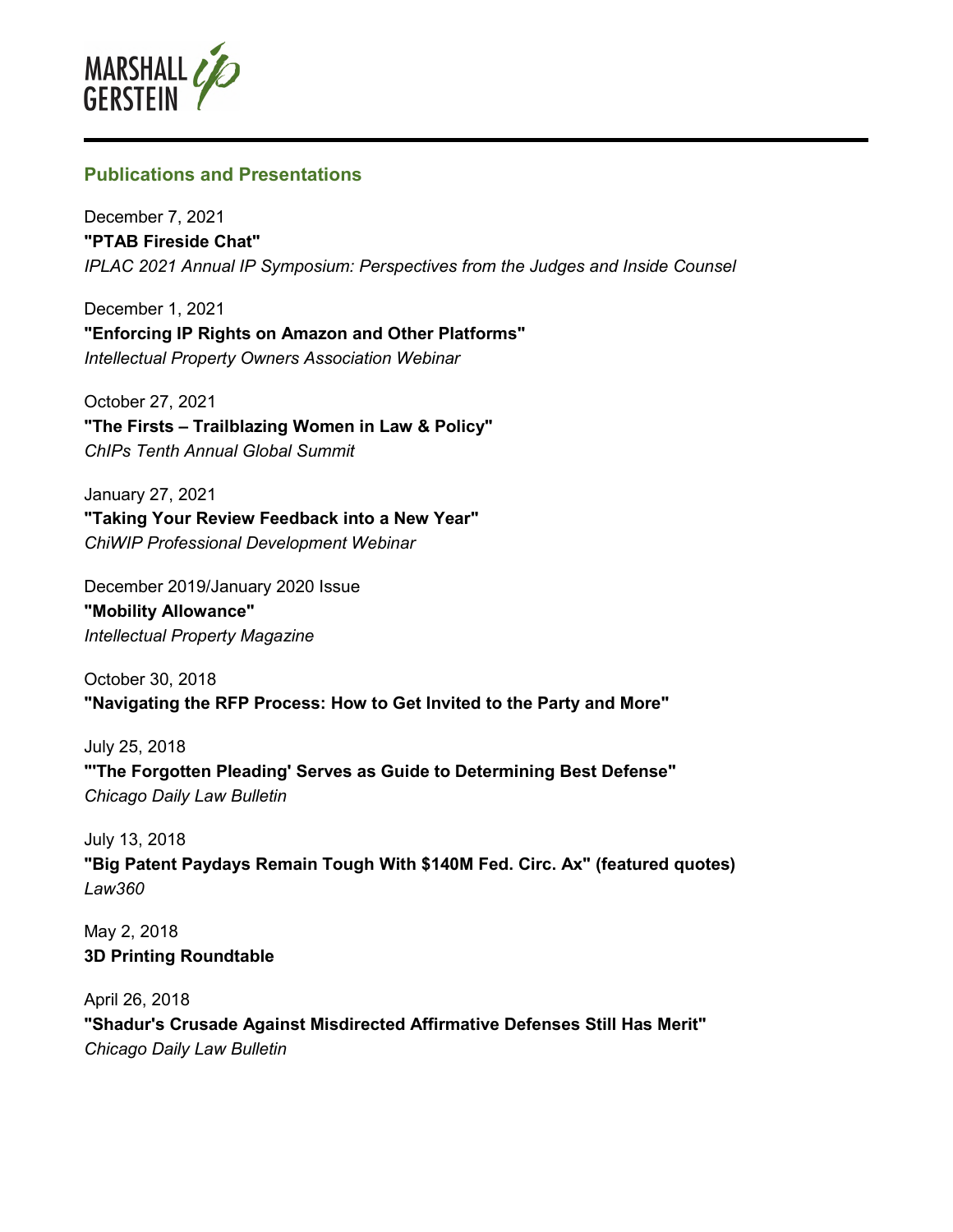

April 24, 2018 **The Supreme Court Finds IPR Proceedings Constitutional**  *Marshall Gerstein Alert* 

March 21, 2018 **"More Than a Judge, Shadur Became a Teacher on Civil Procedure"**  *Chicago Daily Law Bulletin* 

January/February 2018 **"Tribal Warefare and Red-Soled Heels: 10 Big Issues in 2018" (featured quotes)**  *World Intellectual Property Review* 

February 8, 2018 **"There will be Blood (and Beer): A Brief Panel Discussion on Oil States Services LLC v. Greene's Energy Group, LLC"**  *Intellectual Property Law Association of Chicago* 

November 29, 2017 **"Running Out of Gas" (featured quotes)**  *IPPro Patents* 

November 29, 2017 **"Predicting SAS Institute v. Matal After SCOTUS Oral Arguments" (featured quotes)**  *IPWatchdog* 

November 28, 2017 **"Predicting Oil States after Supreme Court Oral Arguments" (featured quotes)**  *IPWatchdog* 

October 12, 2017

**"Making Joint Defense and Indemnity Arrangements Benefit Rather than Hinder Patent Litigation Resolution and Costs"**  *PLI's 2017 Patent Litigation Program* 

March 23, 2017 **"Reaction: SCOTUS' Varsity Ruling Will 'Haunt the Courts'" (featured quotes)**  *Intellectual Property Magazine* 

March 22, 2017 **"US Supreme Court Finds Cheerleading Uniform Designs Copyright Eligible" (featured quotes)**  *Managing Intellectual Property*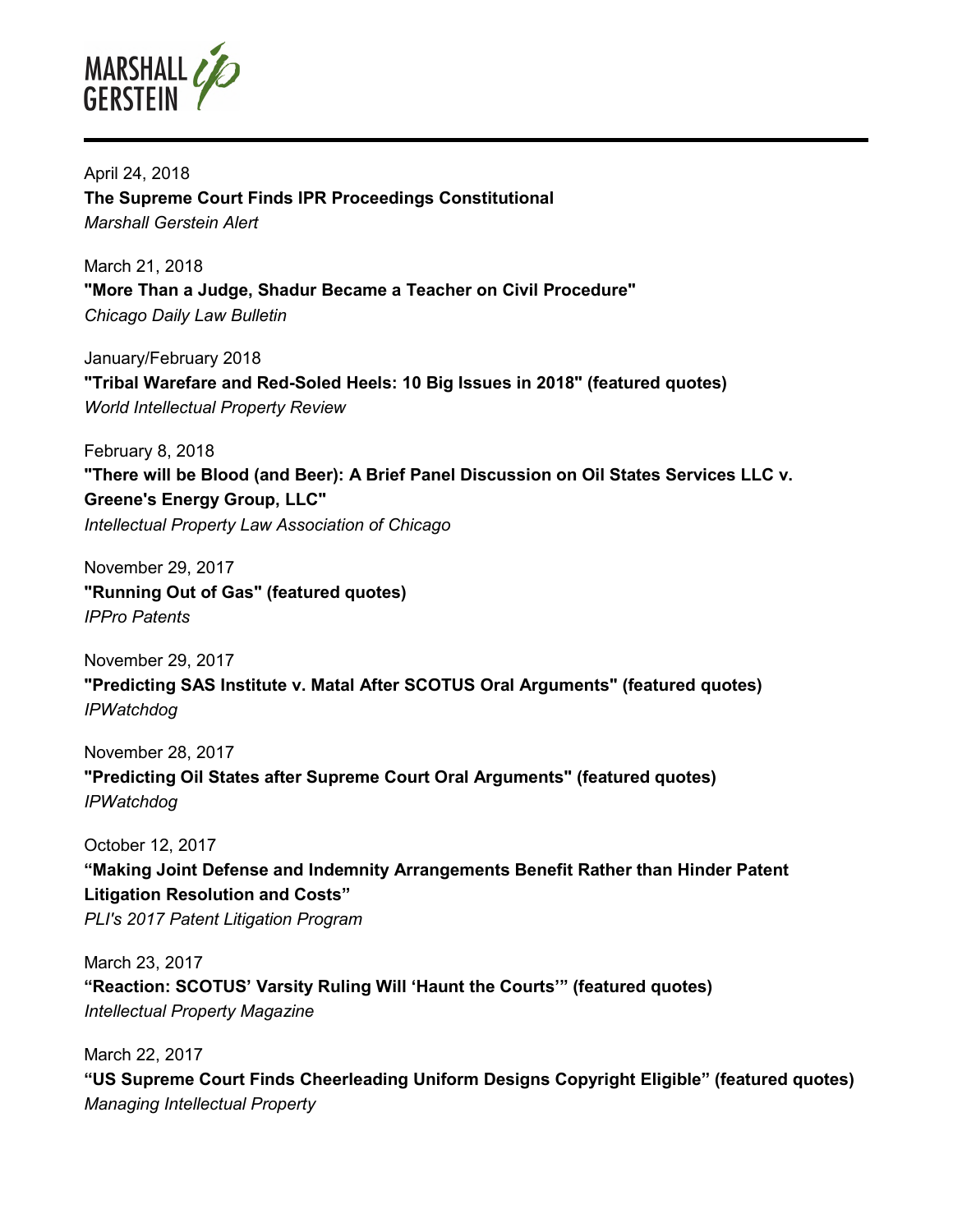

March 22, 2017 **"Did SCOTUS Miss Change to Fine-Tune IP Protection for Apparel?" (featured quotes)**  *New York Law Journal* 

February 13, 2017 **"What You Should Know Before Requesting A PTAB Rehearing" (featured quotes)**  *Law360* 

October 14, 2016 **"NPEs—The Special Issues Arising from Disputes with NPEs"**  *PLI's Patent Litigation Program* 

August 4, 2016 **"Halo Gives Juries Bigger Role On Enhanced Patent Damages" (featured quotes)**  *Law360* 

June 14, 2016 **"Litigation Alternatives and Hot Topics in the U.S. and Abroad"**  *PLI's Fundamentals of Trademark Law in the Global Marketplace 2016 – Chicago* 

June 13, 2016 **"Supreme Court Makes Enhanced Damages Easier to Recover in Patent Cases"**  *Marshall Gerstein Alert* 

November 12, 2015 **"gTLD: Emerging Best Practices"**  *Trademark & Copyright Summit: New York* 

October 19, 2015 **"Supreme Court Takes Up Enhanced Damages under Section 284"Challenges in Negotiating Global License Agreements: U.S. v. European Jurisdictions"**  *Marshall Gerstein Alert* 

October 15, 2015 **"Preparing for Litigation & Trial"**  *Trademark & Copyright Strategy Summit: Chicago* 

October 15, 2015 **"Trademark Enforcement: Policing & Enforcing Your Trademarks"**  *Trademark & Copyright Strategy Summit: Chicago*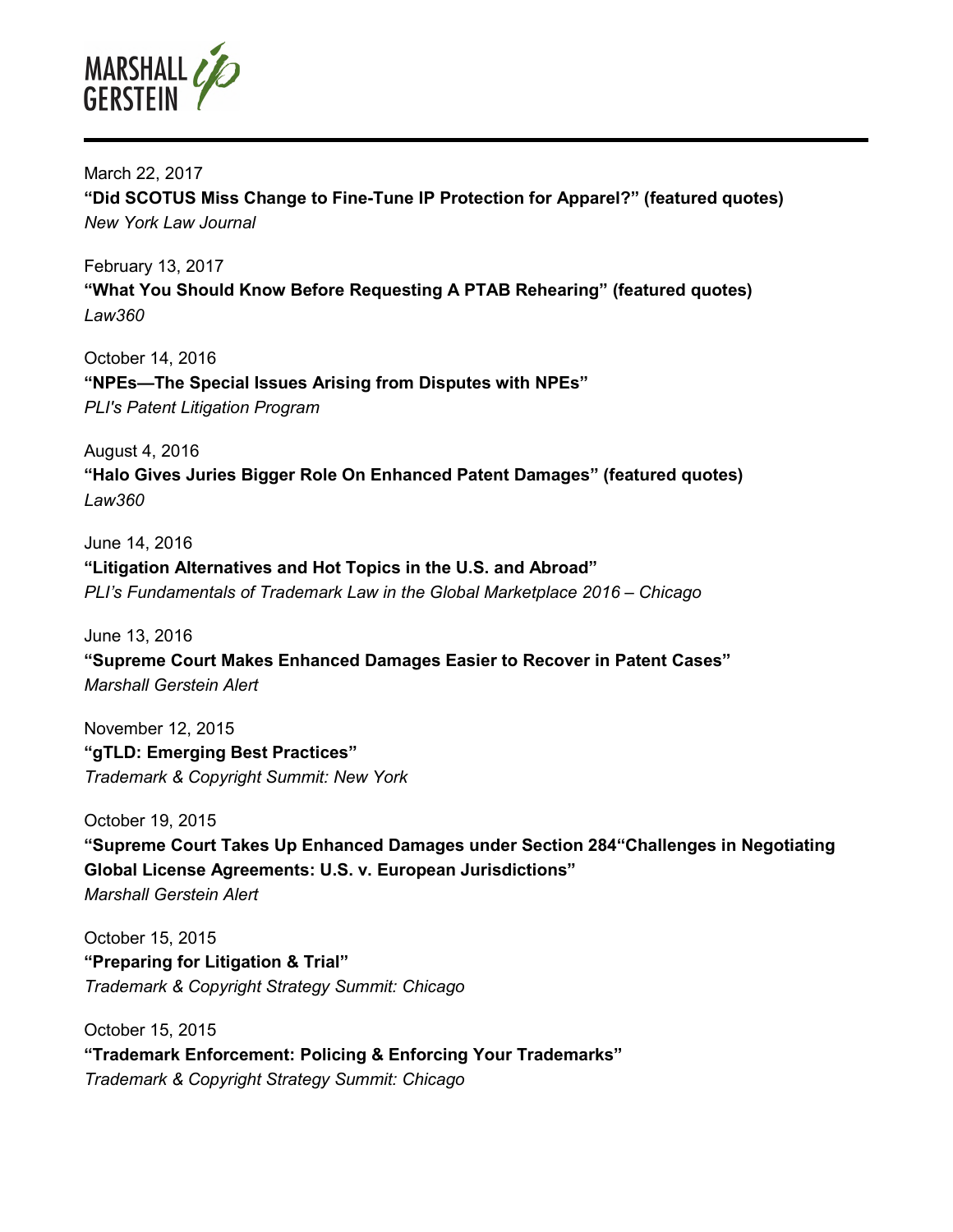

September 11, 2015 **"Discussion of US and Canada Trade Secret Protection and the recent EU Directive for the Protection of Trade Secrets"**  *Licensing Executives Society International's Pan-American Young Members Congress* 

May 27, 2015 **"Post Judgment Royalties"**  *Damages & Injunctions Committee Conference* 

March 2015 **"Best practice series: Women's initiatives"**  *Managing Intellectual Property* 

December 17, 2013 **"IP: The late claimed invention and the written description defense"**  *InsideCounsel* 

November 19, 2013

**"IP: Patent exhaustion clarification from the Federal Circuit"**  *InsideCounsel* 

October 22, 2013 **"IP: Unintended consequences when licensing patented technology"**  *InsideCounsel* 

July 16, 2013 **"IP: 2013 patent hot topics"**  *InsideCounsel* 

June 18, 2013 **"IP: Trademark trial and appeal board vs. district court litigation"**  *InsideCounsel* 

May 21, 2013 **"IP: Did the Federal Circuit invalidate 320,799 software patents?"**  *InsideCounsel* 

April 9, 2013 **"IP: Supreme Court applies first-sale doctrine internationally"**  *InsideCounsel*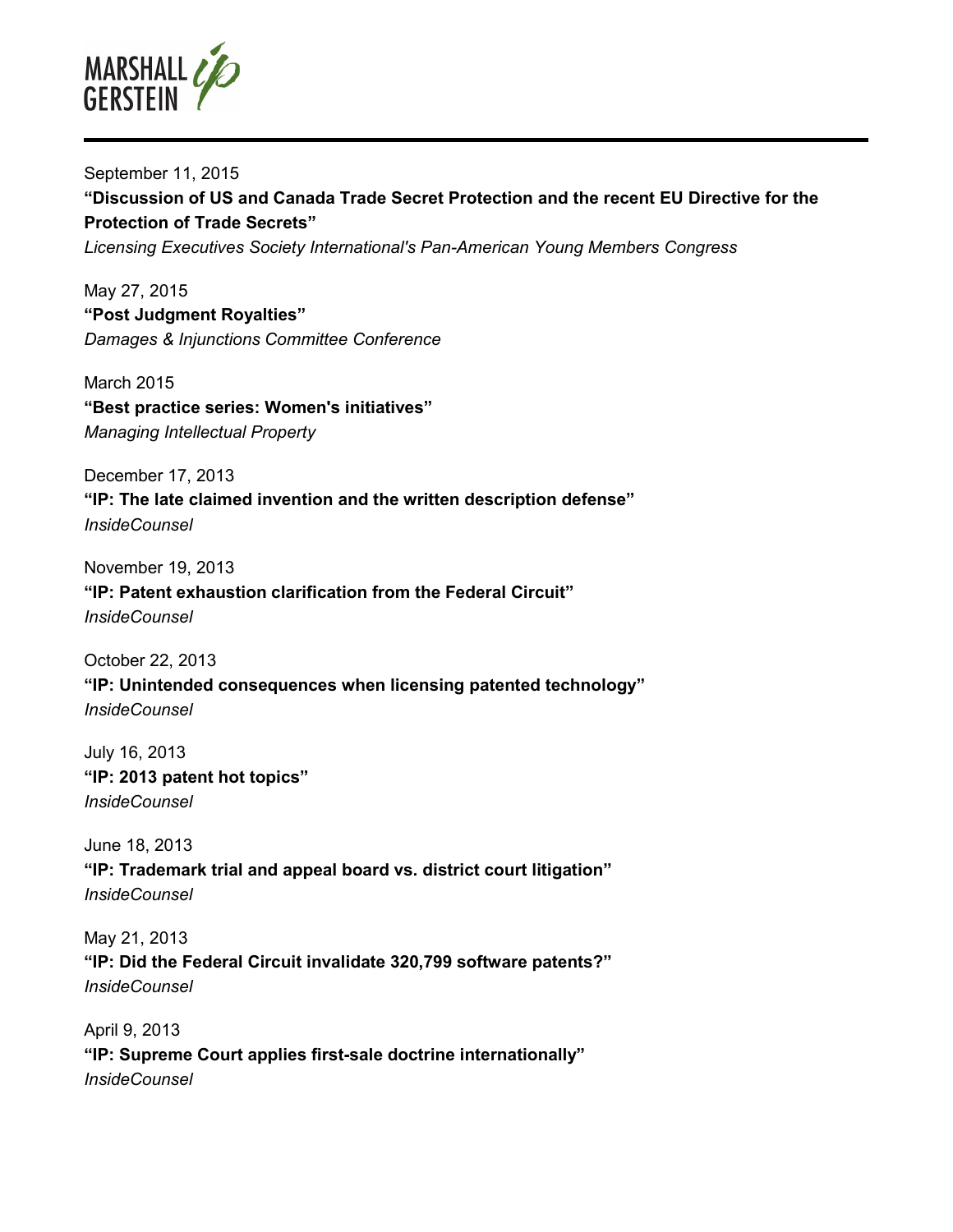

March 12, 2013 **"IP: Avoiding the hidden dangers of the never-ending email string"**  *InsideCounsel* 

February 12, 2013 **"IP: Federal Circuit weakens Internet patent troll model"**  *InsideCounsel* 

June 2012 **"Q&A: Julianne M. Hartzell"**  *Chicago Lawyer* 

May 2012 **"Women and Minorities: Willing Partners or Reluctant Allies?"**  *The Chicago Bar Association Continuing Legal Education* 

March 23, 2012 **"In the News"**  *Chicago Daily Law Bulletin* 

September 9, 2011 **"Traditional Trademark Enforcement Options"**  *ICANN's New Generic Top-Level Domain (gTLD) Program* 

April 5, 2011 **"Social Media and Professional Ethics"** 

November 2009 **"Avenues to Partnership"**  *Ms. JD's Third Annual Conference on Women in the Law* 

October 2009 **"Ethical issues in patent litigation"**  *PLI Patent Litigation 2009 Chicago* 

June 23, 2009 **"Timely Advice is Recession-Proof: The Value of Patent Opinions After Seagate"**  *Intellectual Property Law Association of Chicago (IPLAC) Committee on U.S. Patent Law* 

March 2009 **"Best Practices in Evaluating Copyright Infringement Claims"**  *Chicago Bar Association Media and Entertainment Law Committee*